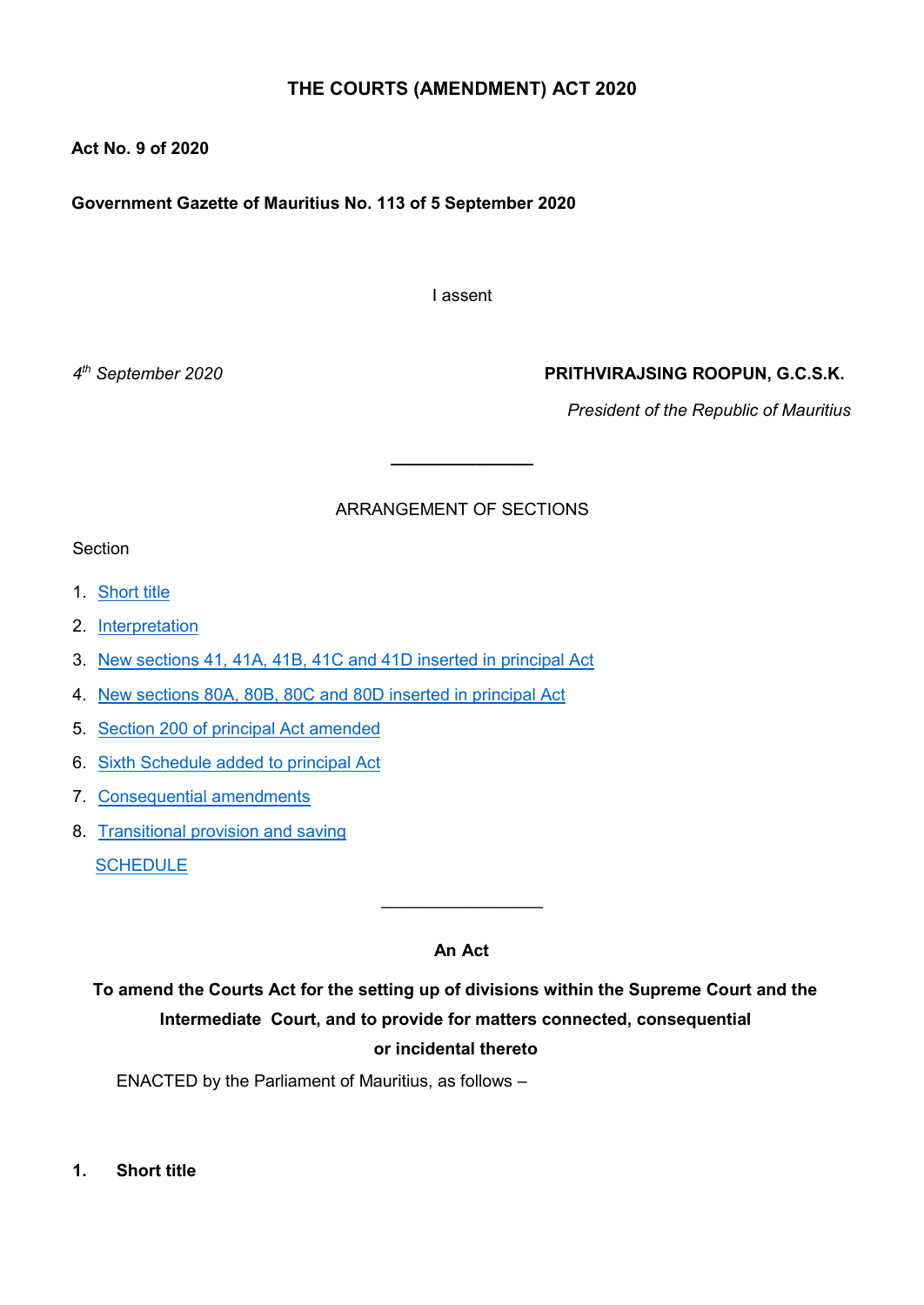This Act may be cited as the Courts (Amendment) Act 2020.

### <span id="page-1-0"></span>**2. Interpretation**

In this Act –

"principal Act" means the Courts Act.

## <span id="page-1-1"></span>**3. New sections 41, 41A, 41B, 41C and 41D inserted in principal Act**

The principal Act is amended by inserting, after section 40, the following new sections –

### **41. Divisions of Supreme Court**

(1) There shall be, for the despatch of civil business and criminal business of the Supreme Court, such divisions of the Supreme Court as the Chief Justice thinks fit, including a Financial Crimes Division, a Land Division, a Family Division, and a Commercial Division, of the Supreme Court.

(2) Notwithstanding any other enactment, the Chief Justice may, for the proper administration of justice, determine the jurisdiction of any division of the Supreme Court and may direct that any case before a division of the Supreme Court be transferred to, and heard by, another division of the Supreme Court.

(3) Where a Judge is assigned to a division of the Supreme Court, his tenure as Judge of the Supreme Court shall not be affected and the Judge shall have full power to hear and determine any case within the jurisdiction of the Supreme Court.

(4) No act done by a Judge shall be void or impeachable by reason that a case should have been heard by a division of the Supreme Court other than that to which he has been assigned to.

## **41A. Financial Crimes Division of Supreme Court**

(1) There shall be a Financial Crimes Division of the Supreme Court which shall, subject to this section, have original jurisdiction to hear and determine –

- (a) a financial crime offence; and
- (b) any other matter under any enactment which is connected or ancillary to a financial crime offence.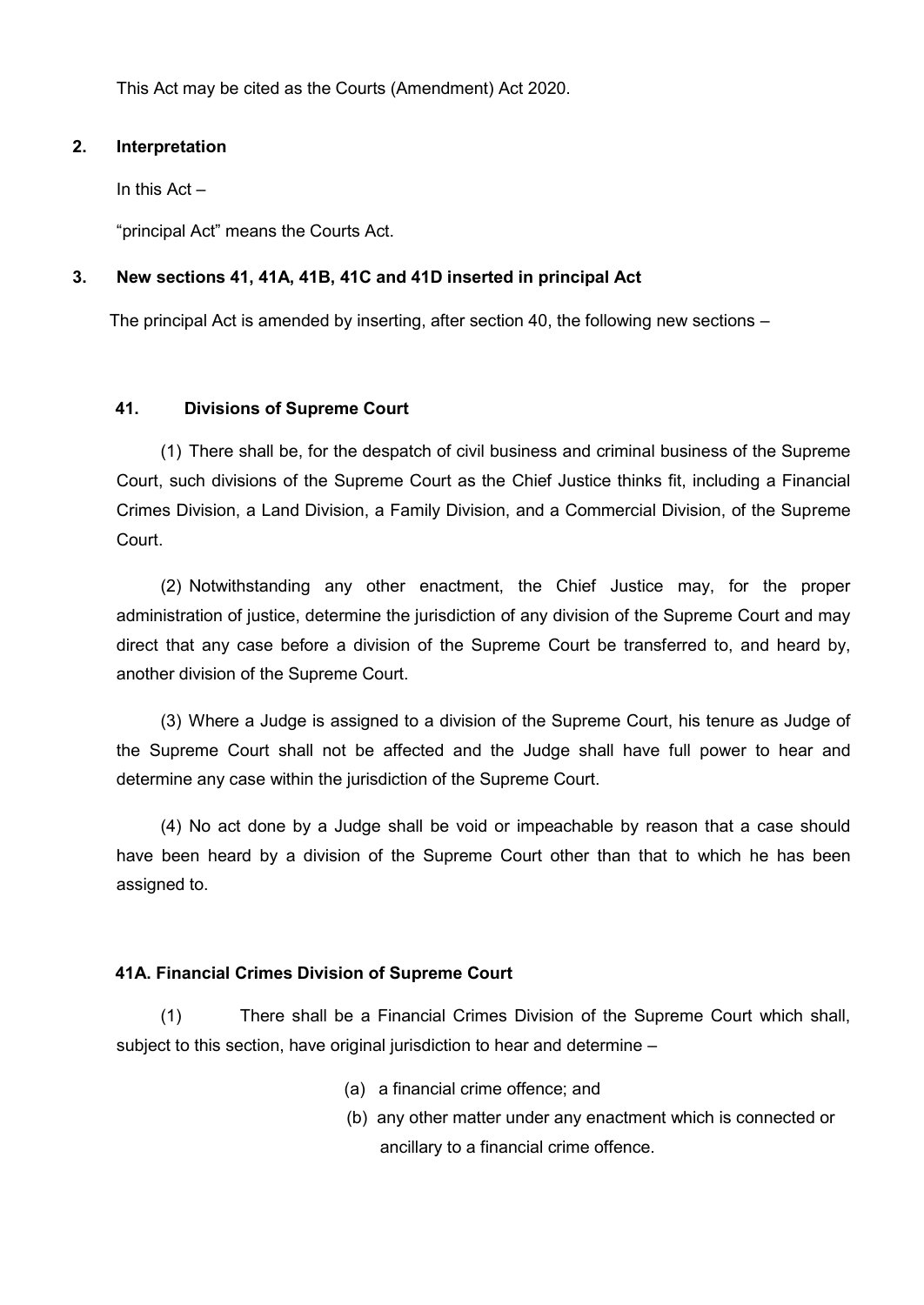(2) Where a person commits a financial crime offence, the Director of Public Prosecutions may, in his discretion, determine that the information relating to the offence shall be laid before the Financial Crimes Division of the Supreme Court or the Financial Crimes Division of the Intermediate Court.

(3) In exercising his discretion under subsection (2), the Director of Public Prosecutions may have regard to whether the offence –

- (a) has international ramifications;
- (b) involves complex sequence of bank transfers or commercial transactions;
- (c) involves complex ownership, company and proxy structures; or
- (d) is one in which the offenders may be engaged in cybercrime or computer-based fraud involving money held in the form of virtual currency.

(4) This section shall not affect the jurisdiction of any other competent Court in respect of a financial crime offence.

 $(5)$  In this section  $-$ 

"financial crime offence" –

- (a) means an offence committed under an enactment specified in the Sixth Schedule; and
- (b) includes any other offence which is connected or ancillary to an offence committed under an enactment specified in the Sixth Schedule.

#### **41B. Land Division of Supreme Court**

There shall be a Land Division of the Supreme Court which shall have original jurisdiction to hear and determine –

- (a) any matter regarding ownership of land and property rights, other than any matter connected therewith which falls under the jurisdiction of the Intermediate Court or District Court under any enactment; and
- (b) any other matter connected therewith as the Chief Justice may direct.

#### **41C. Family Division of Supreme Court**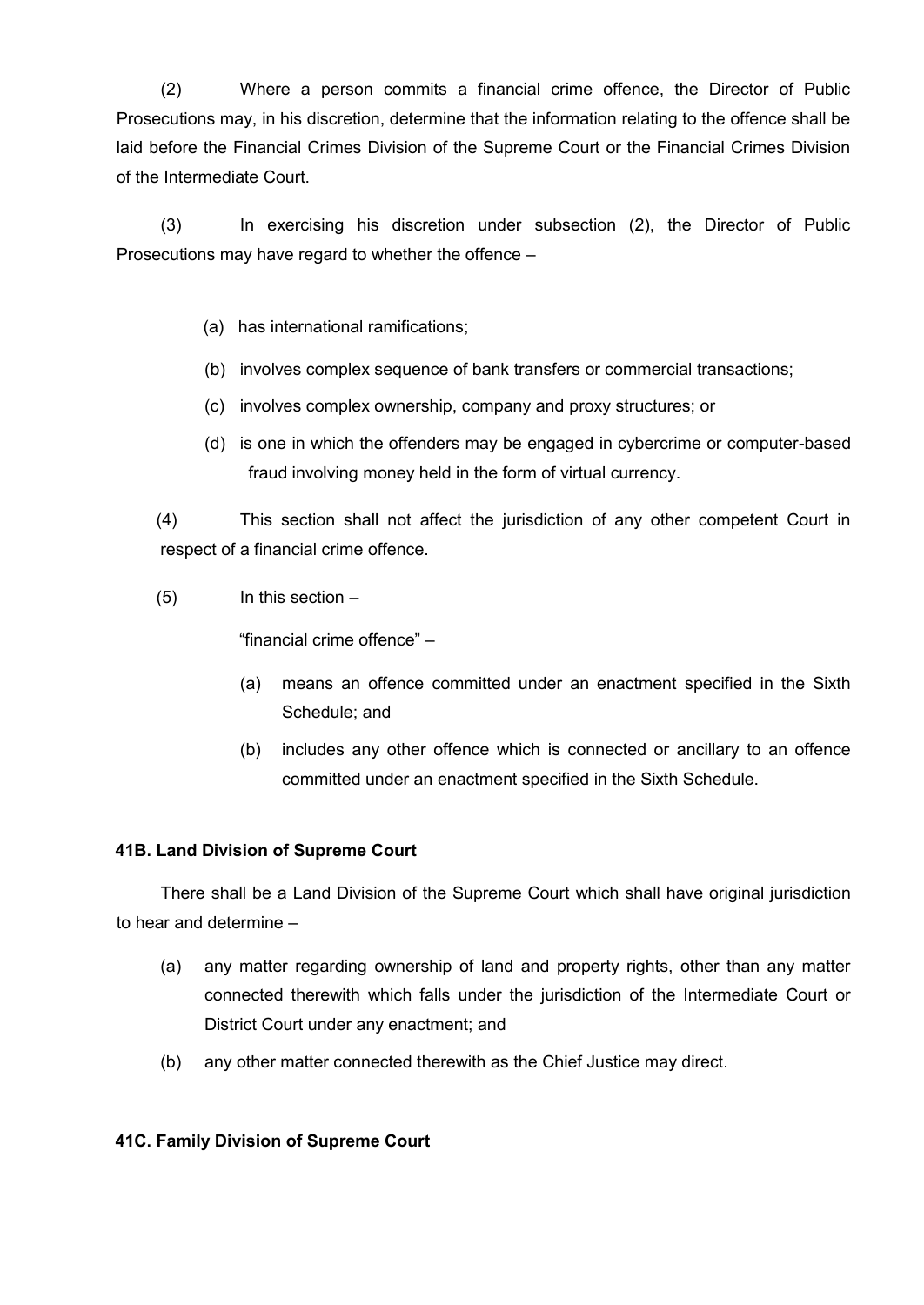There shall be a Family Division of the Supreme Court which shall have original jurisdiction to hear and determine –

- (a) any matter under the Divorce and Judicial Separation Act;
- (b) alimony, matrimonial and family matters, other than any matter connected therewith which falls under the jurisdiction of the Intermediate Court or District Court under any enactment; and
- (c) any other matter connected therewith as the Chief Justice may direct.

### **41D. Commercial Division of Supreme Court**

There shall be a Commercial Division of the Supreme Court which shall have original jurisdiction to hear and determine –

- (a) any matter under the Insolvency Act and the Companies Act;
- (b) any matter relating to banking, bills of exchange, offshore business, patents and trademarks or passing off; and
- (c) any matter arising out of a contract as the Chief Justice may direct.

#### <span id="page-3-0"></span>**4. New sections 80A, 80B, 80C and 80D inserted in principal Act**

The principal Act is amended by inserting, after section 80, the following new sections –

#### **80A. Divisions of Intermediate Court**

(1) There shall be, for the despatch of civil business and criminal business of the Intermediate Court, such divisions of the Intermediate Court as the Chief Justice thinks fit, including a Criminal Division, a Civil Division, and a Financial Crimes Division, of the Intermediate Court.

(2) Notwithstanding any other enactment, the Chief Justice may, for the proper administration of justice, determine the jurisdiction of any division of the Intermediate Court and may direct that any case before a division of the Intermediate Court be transferred to, and heard by, another division of the Intermediate Court.

(3) Where a Magistrate is assigned to a division of the Intermediate Court, his tenure as Magistrate of the Intermediate Court shall not be affected and the Magistrate shall have full power to hear and determine any case within the jurisdiction of the Intermediate Court.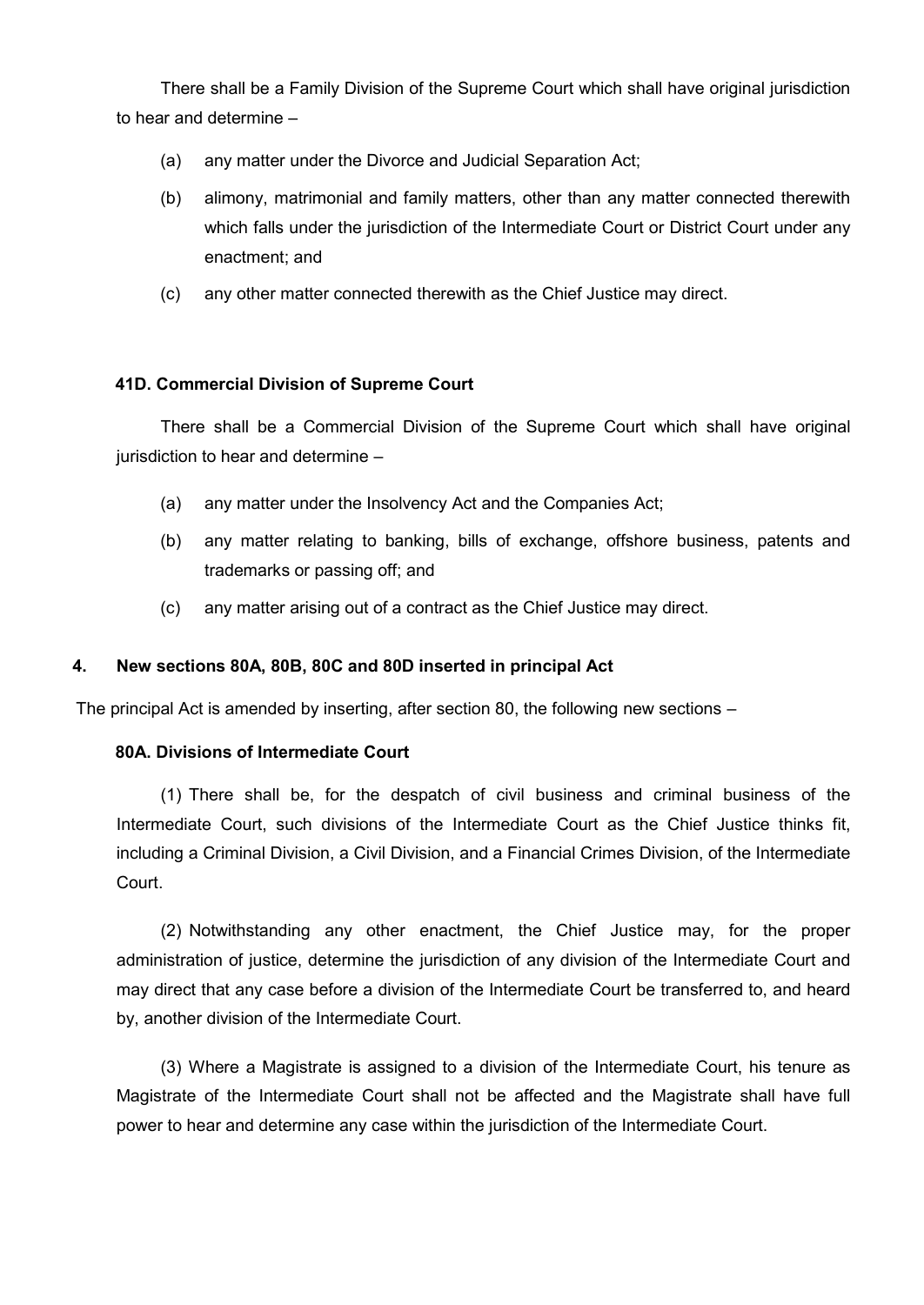(4) No act done by a Magistrate shall be void or impeachable by reason that a case should have been heard by a division of the Intermediate Court other than that to which he has been assigned to.

#### **80B. Criminal Division of Intermediate Court**

There shall be a Criminal Division of the Intermediate Court which shall have jurisdiction to try any criminal matter which the Director of Public Prosecutions may refer to it pursuant to section 112.

## **80C. Civil Division of Intermediate Court**

There shall be a Civil Division of the Intermediate Court which shall have jurisdiction in all civil cases pursuant to Sub-part II of Part III.

#### **80D. Financial Crimes Division of Intermediate Court**

(1) There shall be a Financial Crimes Division of the Intermediate Court which shall, subject to this section, have jurisdiction to hear and determine a financial crime offence.

(2) Where a person commits a financial crime offence, the Director of Public Prosecutions may, in his discretion, determine that the information relating to the offence shall be laid before the Financial Crimes Division of the Supreme Court or the Financial Crimes Division of the Intermediate Court.

(3) In exercising his discretion under subsection (2), the Director of Public Prosecutions may have regard to whether the offence –

- (a) has international ramifications;
- (b) involves complex sequence of bank transfers or commercial transactions;
- (c) involves complex ownership, company and proxy structures; or
- (d) is one in which the offenders may be engaged in cybercrime or computer-based fraud involving money held in the form of virtual currency.

(4) This section shall not affect the jurisdiction of any other competent Court in respect of a financial crime offence.

(5) In this section –

"financial crime offence" –

(a) means an offence committed under an enactment specified in the Sixth Schedule; and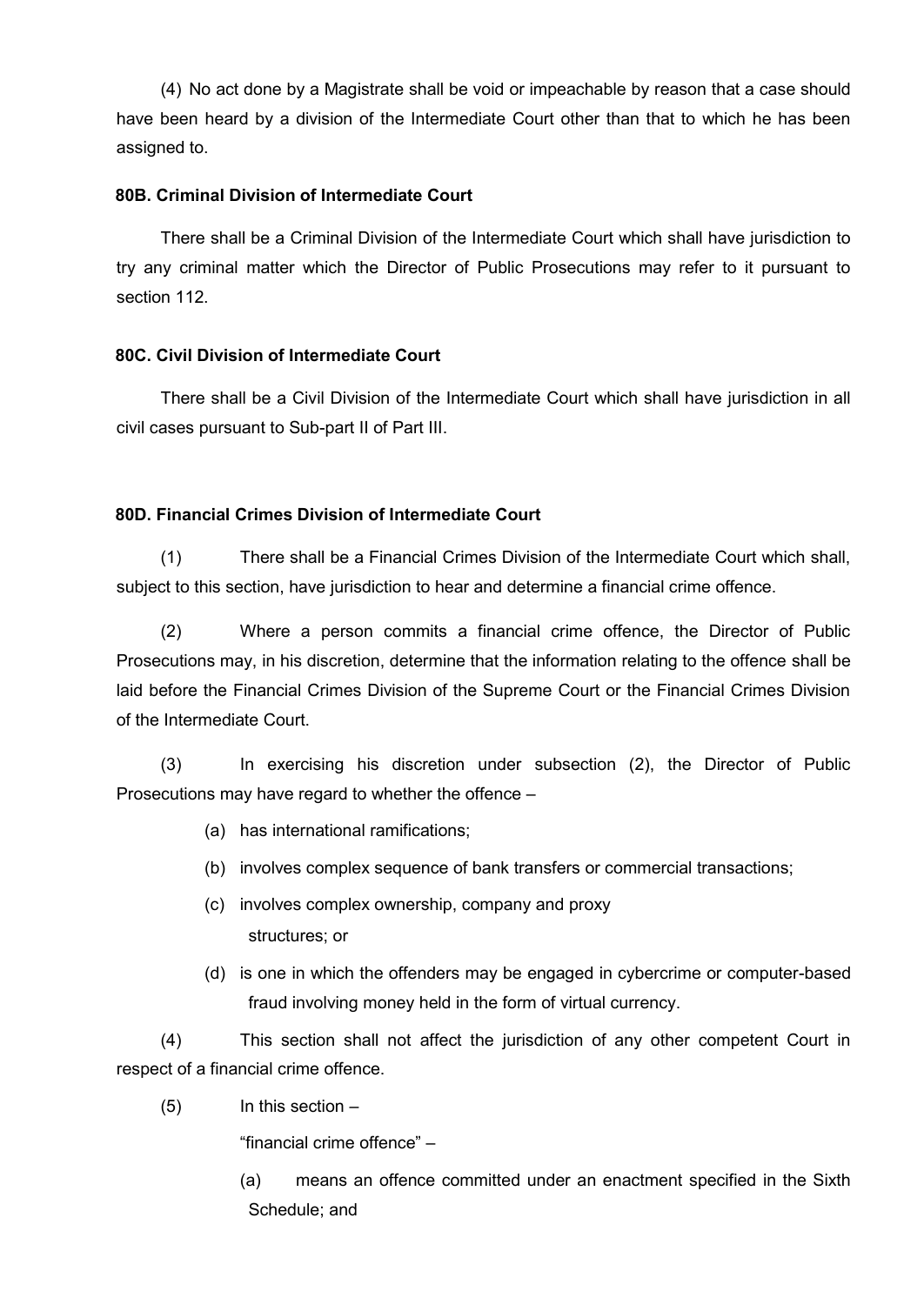(b) includes any other offence which is connected or ancillary to an offence committed under an enactment specified in the Sixth Schedule.

#### <span id="page-5-0"></span>**5. Section 200 of principal Act amended**

Section 200 of the principal Act is amended –

- (a) by numbering the existing provision as subsection (1);
- (b) by adding the following new subsection –

(2) The Attorney-General may, after consultation with the Chief Justice, amend the Sixth Schedule by regulations.

## <span id="page-5-1"></span>**6. Sixth Schedule added to principal Act**

The principal Act is amended by adding the Sixth Schedule set out in the Schedule to this Act.

#### <span id="page-5-2"></span>**7. Consequential amendments**

(1) The Criminal Procedure Act is amended, in the Fifth Schedule –

- (a) in subparagraph (c), by deleting the words "158(1), (2)" and replacing them by the words "158(2)";
- (b) in subparagraph (g), by deleting the words ", 145 and 148(4) and (5)" and replacing them by the words "and 145";
- (c) in subparagraph (i), by deleting the words "sections 123(8) and 147" and replacing them by the words "section 123(8)";
- (d) in paragraph (m), by deleting the words ", 58";
- (e) by adding the following new paragraph
	- (n) an enactment specified in the Sixth Schedule to the Courts Act.

(2) The Financial Intelligence and Anti-Money Laundering Act is amended by repealing section 7.

#### <span id="page-5-3"></span>**8. Transitional provision and saving**

(1) Any trial in relation to any financial crime offence which, prior to the commencement of this Act, has started and is pending before the Criminal Division of the Intermediate Court or a District Court shall, on the commencement of this Act, be heard and determined by the Criminal Division of the Intermediate Court or the District Court.

(2) Where a case in relation to any financial crime offence has, prior to the commencement of this Act, been lodged before the Criminal Division of the Intermediate Court or a District Court and the trial in relation to that case has not started, that case shall, on the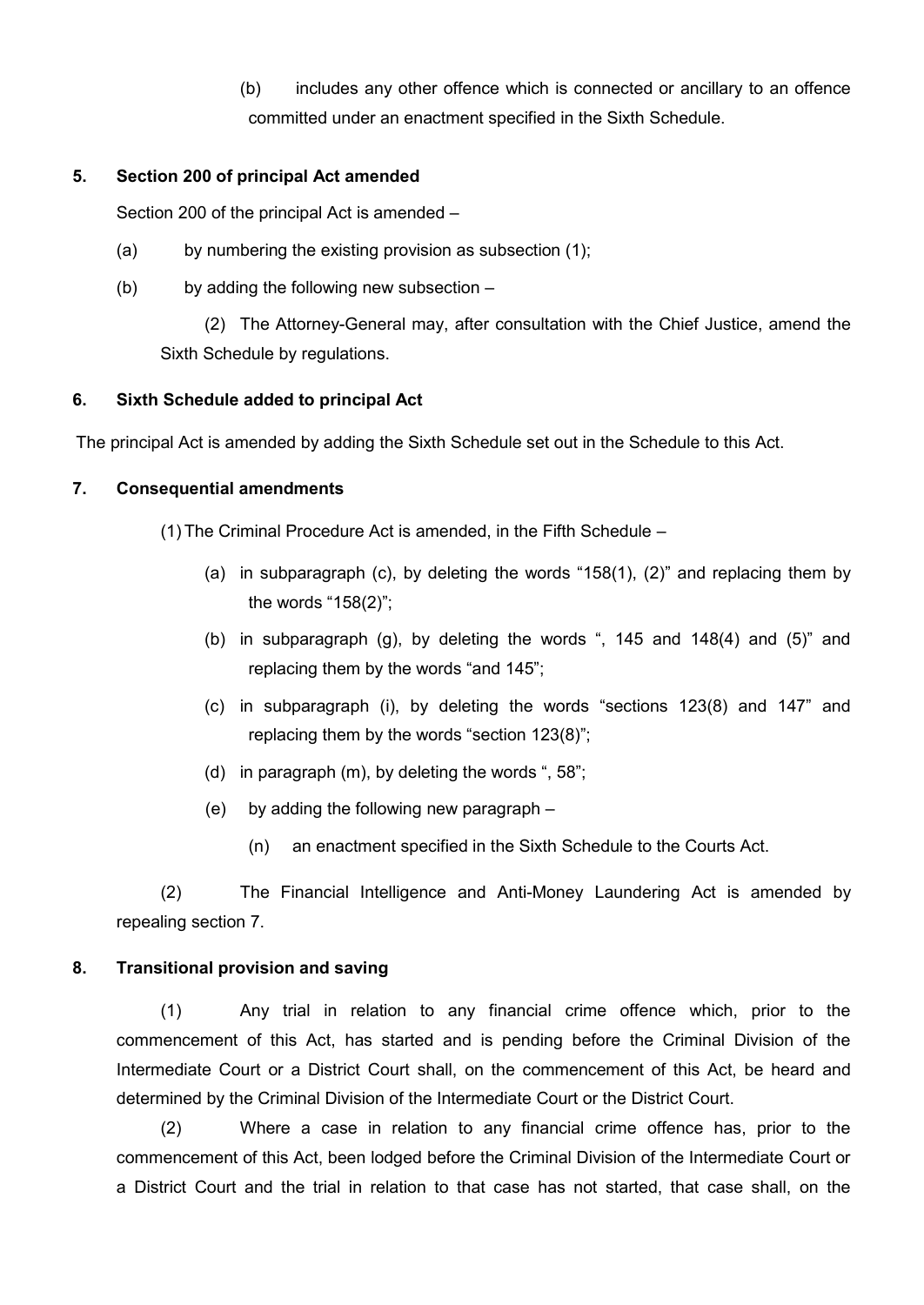commencement of this Act, be transferred to, and heard by, the Financial Crimes Division of the Intermediate Court.

Passed by the National Assembly on the twenty eighth day of August two thousand and twenty.

 $\frac{1}{2}$ 

**Bibi Safeena Lotun (Mrs)**

*Clerk of the National Assembly*